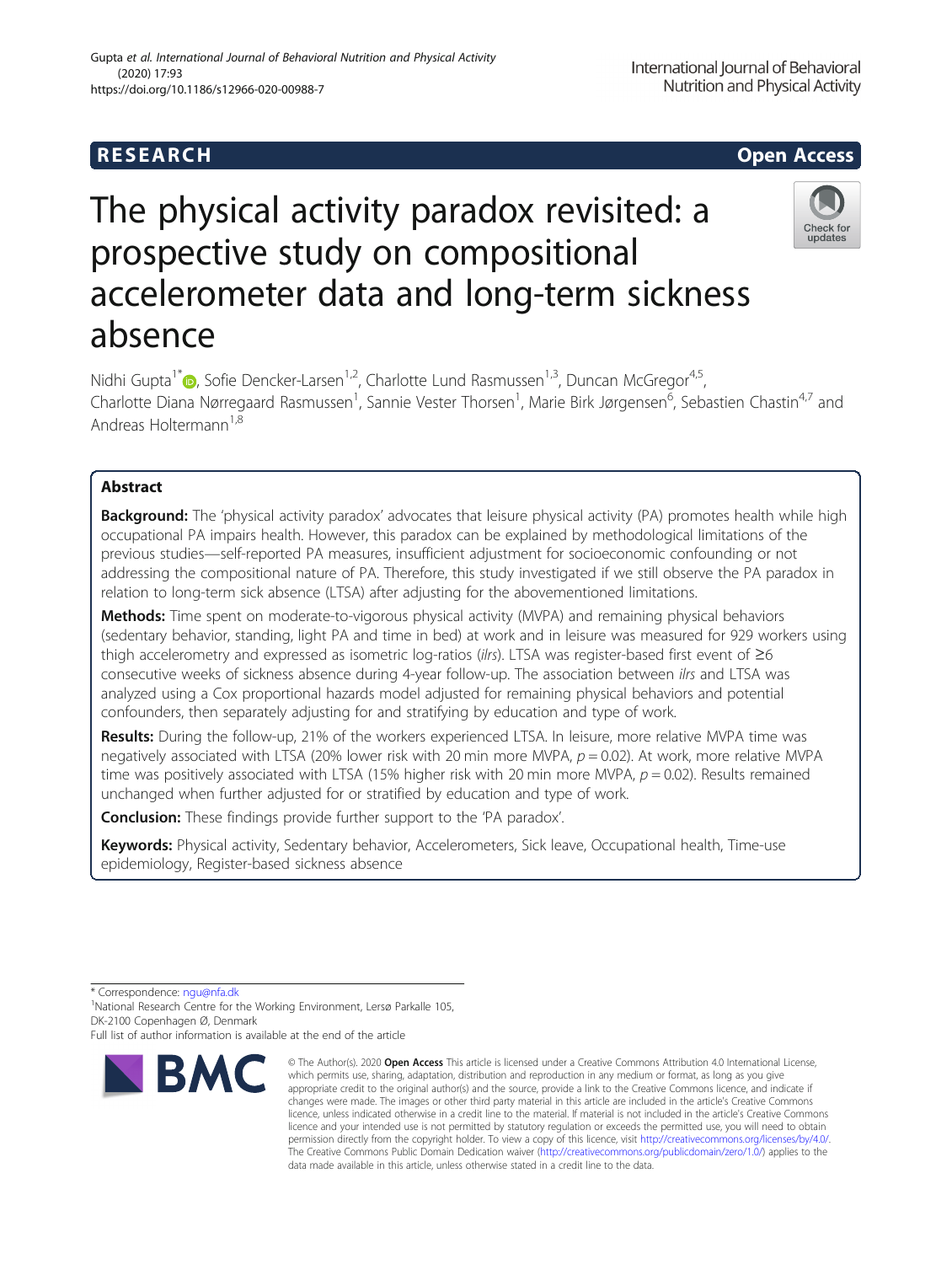# Background

Physical activity (PA) reduces the risk of chronic diseases and mortality  $[1]$  $[1]$ . However, research indicating the health benefits of PA is predominantly limited to the leisure domain- a time period in a day where PA occurs during domestic work, transport or spare time [\[2](#page-7-0)]. Adults engage in PA at work—a domain where individuals spend a half of their awake time. However, there is no consistent documentation of a beneficial health effect of occupational PA (OPA) [[3](#page-7-0)–[6\]](#page-7-0). In fact, a recent metaanalysis of almost 200,000 participants observed an increased risk of all-cause mortality among males with high OPA [\[7\]](#page-7-0). These potential contrasting health effects of PA at work and in leisure domains—that is PA at work is detrimental while PA in leisure is beneficial for health—is termed 'the physical activity paradox'. The PA paradox has recently received extensive attention in the field of PA and health [[8,](#page-7-0) [9\]](#page-7-0).

In particular, researchers have suggested that the PA paradox is merely a result of methodological limitations of existing studies [[9\]](#page-7-0). One such limitation lies in the measurements of physical behaviors, like the use of selfreported information on physical behaviors that has been found to be imprecise and potentially biased [[10](#page-7-0), [11\]](#page-7-0). Besides this, existing prospective studies on the PA paradox have disregarded the compositional nature of time-use data like physical behaviors [\[12](#page-7-0)–[15\]](#page-7-0). The compositional nature of physical behaviors data means that the longer time spent on a specific physical behavior, such as moderate-to-vigorous PA (MVPA), will consequentially leave less time spent on other physical behaviors, such as light PA (LIPA), sedentary behavior or sleep. To counter this challenge, the time-use data on physical behaviors should be analyzed using a Compositional Data Analysis (CoDA) approach [\[12](#page-7-0)–[14,](#page-7-0) [16\]](#page-7-0). Another limitation is the potentially inadequate adjustments for socioeconomic status (SES) confounding, where analyses of homogeneous groups with respect to socioeconomic characteristics are preferable [[9\]](#page-7-0).

The PA paradox has been shown to be associated with long-term sickness absence (LTSA) — an established predictor of all-cause mortality [[17](#page-7-0)], chronic disease [\[18\]](#page-7-0), and early exit from the labor market [[19](#page-7-0)–[22\]](#page-7-0) with considerable economic burdens on companies and society [[23](#page-7-0), [24](#page-7-0)]. Studies have shown that high levels of OPA increase risk of prospective LTSA [\[3,](#page-7-0) [25\]](#page-7-0) while high levels of leisure time PA decrease this risk [\[3](#page-7-0)]. However, the present study addresses, for the first time, the previous limitations of these studies by using device-based measures of physical behaviors at work and in leisure, addressing the compositional nature of physical behaviors data, and adjusting for SES confounding. Thus, the aim of this study was to investigate if we still observe the PA paradox related to LTSA after addressing the abovementioned limitations of related previous studies. We hypothesized that higher relative time spent on MVPA at work will increase the risk of LTSA while higher relative time spent on MVPA in leisure will decrease this risk among workers.

# Methods

# Data and study population

The present study is based on the prospective data from the 'technically measured compositional Physical wOrk DEmands and Prospective register-based Sickness Absence study (PODESA) cohort [\[15](#page-7-0)]. This cohort was formed by harmonizing data from two cohorts, the 'Danish Physical ACTivity cohort with Objective measurements' (DPhacto) [[26](#page-7-0)] and the 'New method for Objective Measurements of physical Activity in Daily living' (NOMAD) cohort [\[27](#page-7-0)]. Recruitment of the workplaces was performed in collaboration with the labor unions. Labor unions chose 22 workplaces that were offered participation. NOMAD cohorts included workers from seven workplaces primarily engaged in construction, cleaning, garbage collection, manufacturing, assembling, mobile plant operation and in the health service sector. DPhacto cohort included workers from 15 workplaces engaged in cleaning, manufacturing and transport sector. Previous studies have shown no clear difference between participants and non-participants in the NOMAD and DPhacto cohorts [\[26,](#page-7-0) [28\]](#page-7-0).

The baseline data in NOMAD and DPhacto cohorts were collected between 2011 to 2012 and 2012 to 2013, respectively. Both cohorts used similar procedures of 24 h time accelerometry and comprised mainly blue-collar workers in Denmark, enabling the harmonization. More details on the setting, locations, recruitment, and inclusion and exclusion criteria in these cohorts and on the harmonizing procedures can be found elsewhere [[15\]](#page-7-0).

The data on LTSA during 4 year follow-up from the date of completing the baseline was retrieved from the Danish national Register-based Evaluation of Marginalization (DREAM [\[19\]](#page-7-0)).

Representatives for the participants, that is, the management and worker unions, were actively involved in the planning, design, decision on measurements, recruitment of the workplaces, data collection, feedback to participants, and interpretation and dissemination of the results.

#### Accelerometry at work and in leisure

Workers wore a thigh-based triaxial ActiGraph GT3X+ accelerometer (Florida, U.S.A) for 24 h for up to five workdays [[27](#page-7-0), [29\]](#page-7-0). Simultaneously, during those five days, workers also filled-in a diary reporting their time of starting and ending work and going to and out of the bed each day, time of reference measurement, and nonwear periods. The accelerometry data were downloaded using ActiLife Software version 5.5 [[30\]](#page-7-0) and further processed using a MATLAB program Acti4 [[31,](#page-7-0) [32](#page-7-0)].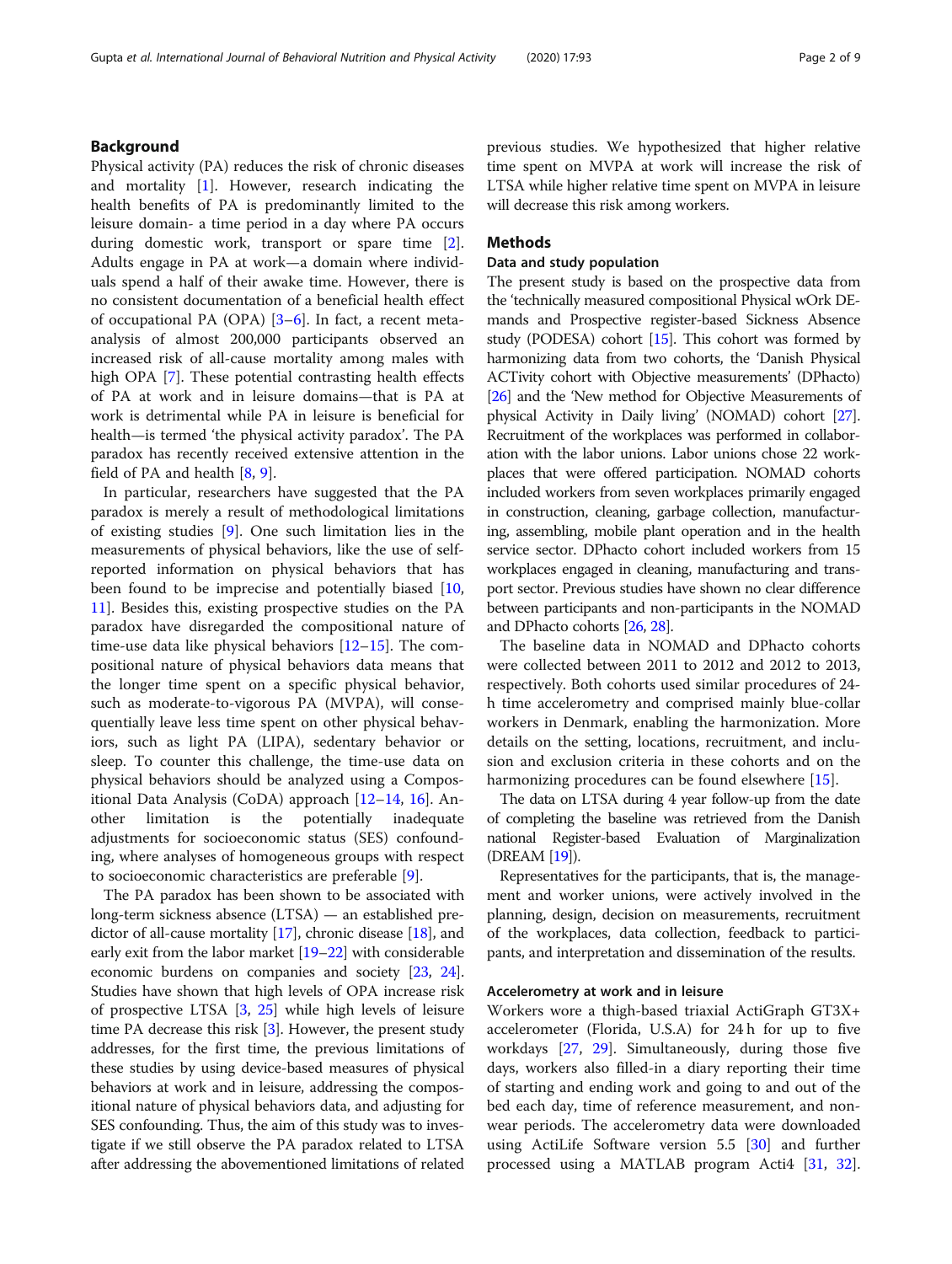Acti4 has previously shown a high sensitivity and specificity in detecting PA at work and in leisure [[31\]](#page-7-0). Acti4 was used to determine time spent sedentary (sitting and/or lying), standing still, moving (standing with slight movements), walking slow (< 100 steps per min) and fast (≥100 steps per min), running, cycling and stair climbing [\[31\]](#page-7-0). For the analysis, time spent moving and slow walking was merged to calculate light physical activity (LIPA), while time spent on fast walking, stair climbing and running was merged to calculate moderate-to-vigorous physical activity (MVPA) [[33](#page-7-0)]. Leisure MVPA also included cycling time [\[33\]](#page-7-0). Diarybased information was used to determine time in bed—a period between going to and out of the bed that were further visually checked for verification in the Acti4. A work period was defined as self-reported working hours spent on primary occupation while leisure period was defined as non-work periods (including domestic work and transport), excluding time in bed.

All non-work days and accelerometry non-wear periods were excluded. The criteria to identify the non-wear periods were as follows: (a) the Acti4 detected periods longer than 60 min showing zero counts per minute, (b) workers reported non-wear periods in the diary and (c) detection of artefacts or missing data via visual inspection of the accelerometer data.

Workers who had at least one day with valid work, leisure, and time in bed periods were involved in further analyses. A work or a leisure period was considered valid if it comprised ≥4 h of wear time or ≥ 75% of the average wear-time across days, respectively [\[16,](#page-7-0) [26,](#page-7-0) [34,](#page-7-0) [35](#page-7-0)]. A time in bed period was considered valid if it comprised at least 4 hours of measurements [[34](#page-7-0)].

The mean time spent sedentary, standing and on LIPA, MVPA and median time spent in bed on all valid days were calculated to express average daily work and leisure physical behaviors [[33,](#page-7-0) [34\]](#page-7-0).

#### Prospective register-based long-term sickness absence

Four-year prospective data on LTSA was retrieved from the DREAM register [[36](#page-7-0)]. This register contains weekly information on granted subsidized sickness absence for each individual in Denmark. The sickness absence compensation is given to the employer who can claim a refund from the state after 30 days of sickness absence. Therefore, DREAM contains information on sickness absence periods of ≥5 consecutive weeks. LTSA was defined as the occurrence of the first (if any)  $\geq 6$  consecutive weeks of sickness absence period during the 4-year follow-up from the date of completing the baseline measurements. We selected this cut off point based on previous research [\[37\]](#page-7-0). The data on sickness absence benefit from the DREAM register have shown excellent accuracy when compared to companies own records of employees' sickness absence [\[38](#page-7-0)].

# Potential confounders

We chose confounders a priori based on studies on the association between occupational and leisure time physical behaviors and sickness absence [[3,](#page-7-0) [39](#page-8-0), [40\]](#page-8-0). Potential confounders were age, sex, body mass index (BMI), smoking status, duration of occupational lifting and carrying, and education and type of work as proxy indicators of SES. Age was determined using workers' unique civil registration number. Sex of the workers was determined using single item "are you male or female?". Workers' height and weight were objectively measured by the trained personnel to determine their BMI (kg/ m<sup>2</sup>). Smoking status was determined using a single item with response categories summarized to smokers (smoking daily or sometimes) and non-smokers (ex-smokers and never smoked). Occupational lifting and carrying duration was determined using a single item with 6 responses ranging from 'almost all the time' to 'never' [[33\]](#page-7-0). The information on workers' education and type of work was included as indicators of SES [\[41](#page-8-0), [42](#page-8-0)]. The education of the workers was determined using a single item "are you skilled or unskilled?". The information on type of work was collected using single item "are you a worker engaged in administrative work tasks (white collar) or in production (blue-collar)?". Later, the information on these two measures was summarized in three categories white-collar, blue-collar skilled, and blue-collar unskilled.

#### Statistical analyses

The statistical analyses were performed using R software (version 3.5.1, R Foundation for Statistical Computing, Vienna, Austria) using the software package 'robcompositions' [\[43](#page-8-0)] and 'survival' [\[44](#page-8-0)].

The data were analyzed according to the CoDA approach [\[45](#page-8-0)]. First, the four-part time composition of work (MVPA, sedentary, standing, and LIPA) and five-part time composition of leisure (MVPA, sedentary, standing, LIPA, and time in bed) were expressed as isometric log-ratios (ilrs). The first ilr coordinate for the work and leisure composition represents time spent on MVPA relative to the geometric mean of remaining behaviors. In subsequent *ilrs*, the denominator of the first *ilr* was further split to create remaining *ilrs*  $[46]$  $[46]$ . We created *ilrs* by treating work and leisure time as two separate compositions instead of considering them as two sub compositions of a whole day. The reason for this is that (a) generally the time spent at work and in leisure are fixed and (b) physical behaviors at work and in leisure are a result of different purpose, context and environments. Therefore, it is rarely possible to allocate time spent on physical behavior between domains. However, statistically, our results were similar irrespective of how we treat the time domains to create ilrs (see the results in the Additional file [1](#page-6-0)).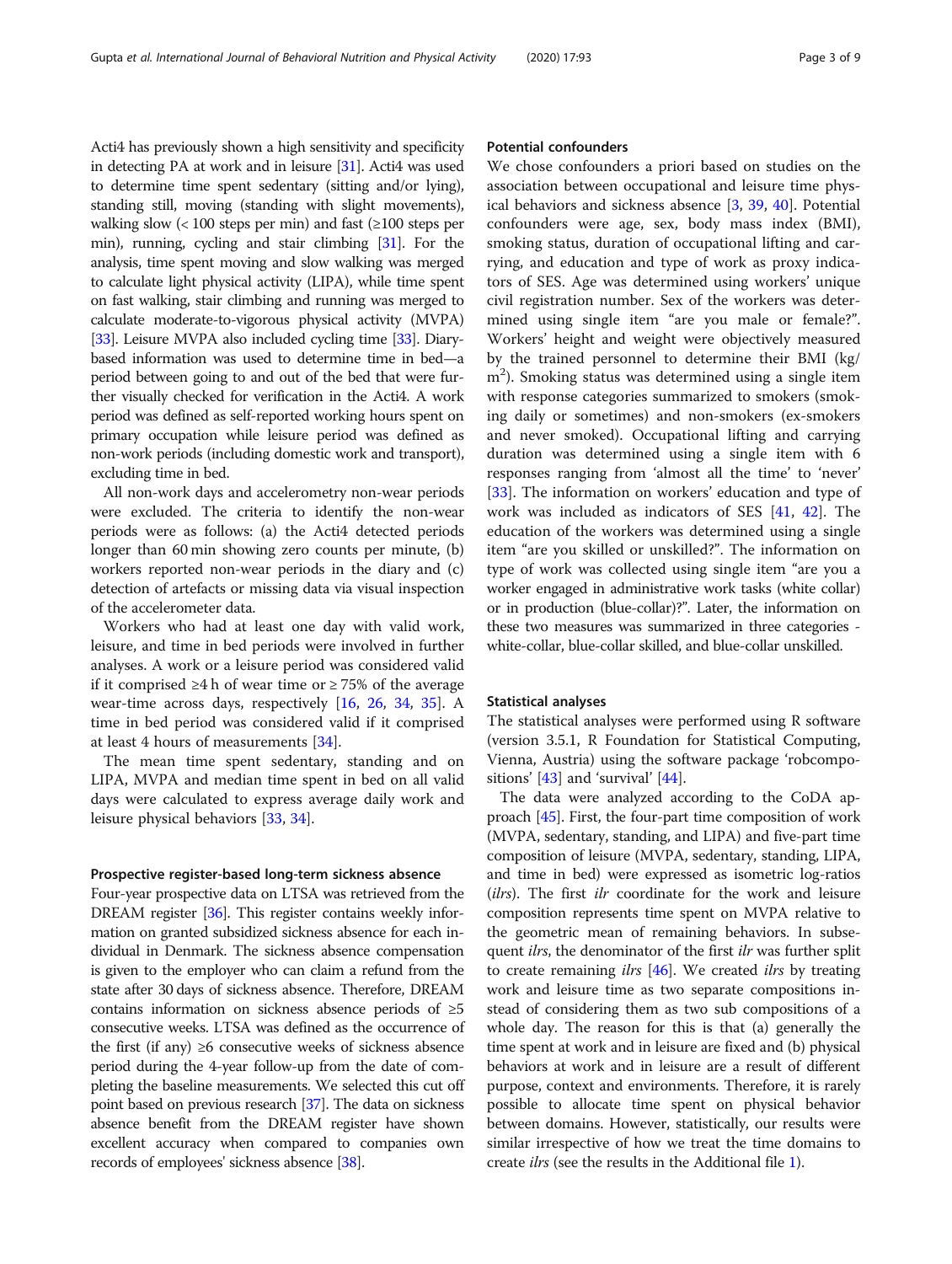The Cox proportional hazards regression model was used to analyze the association between *ilrs* (i.e. the logtransformed work and leisure compositions) as explanatory variables and the onset of LTSA as the dependent variable. Hazard ratios (HRs) were estimated by maximizing the partial likelihood function [[47\]](#page-8-0).

In the cox regression, workers contributed with the risk time till the event of LTSA has occurred or till the end of the follow up (4 years) if the event has not occurred. Some workers could not be followed-up for the entire 4-year follow-up time in the DREAM register due to following reasons: emigrated, died, entered early retirement, entered ordinary retirement, or became pregnant (measured as going on maternity leave 8 months later and being a woman). These workers were 'censored' in the analyses at the time when one of these reasons occurred, and contributed with "time at risk" only up to this point in time.

The Cox regression model was adjusted for age, sex, BMI, smoking status, occupational lifting/carrying duration, and MVPA and other physical behaviors in the mutual domain (sets of ilrs at work and in leisure were entered together in the model). The assumptions of proportional hazards were met when tested by visual inspection and using the Grambsch-Therneau test  $[48]$  $[48]$ . The model coefficient for the *ilrs* were assessed using Wald test statistics  $(z)$  and the associated probability of type I error  $(p)$ , considering  $p < 0.05$  to indicate a statistically significant relationship.

Of the total 929 workers, 118 workers had missing SES data (in three categories: white-collar, blue-collarskilled, and blue-collar-unskilled). On the remaining 811 workers, we performed following two analyses to test if the main results were independent of SES confounding; (1) adjusting for SES: we performed the analyses without and with additional adjustment for SES and (2) stratification of the analyses on the three categories of SES. The reason behind performing both adjustment and stratification on SES in the analyses was to thoroughly understand if SES confounds the intended association of interest.

#### Effect size interpretation

To interpret the strength of the association, procedures explained in previous studies were used [\[33\]](#page-7-0). First, sample compositional mean of all physical behaviors at work and in leisure was calculated (Table 1). Based on the compositional means, new work and leisure time compositions of MVPA and other behaviors were created by incrementally increasing/decreasing the time spent on MVPA and other behaviors while keeping the total time at work and leisure constant. Thereafter, the Cox parameter estimates were used to predict the difference between risk of LTSA, expressed as a hazard ratio (HR), associated with the new work and leisure time

|          | Table 1 Descriptive statistics for 929 workers involved in the |  |  |  |  |
|----------|----------------------------------------------------------------|--|--|--|--|
| analyses |                                                                |  |  |  |  |

| Variables                                                         | n   | Mean (SD)  | %  |
|-------------------------------------------------------------------|-----|------------|----|
| Age (years)                                                       | 929 | 44.9 (9.7) |    |
| Females                                                           | 418 |            | 45 |
| BMI ( $kg/m2$ )                                                   | 929 | 27.1 (4.8) |    |
| Non-smokers                                                       | 646 |            | 70 |
| White-collar                                                      | 154 |            | 17 |
| Occupational lifting/carrying<br>duration $(1-6)^a$               | 929 | 3.9(1.5)   |    |
| <b>SES</b>                                                        |     |            |    |
| White-collar                                                      | 154 |            | 19 |
| Blue-collar skilled                                               | 320 |            | 39 |
| Blue-collar unskilled                                             | 337 |            | 42 |
| Compositional means of time<br>spent on physical behaviors (mins) |     |            |    |
| Work                                                              |     |            |    |
| <b>MVPA</b>                                                       | 929 | 64         |    |
| Sedentary                                                         | 929 | 176        |    |
| Standing                                                          | 929 | 137        |    |
| <b>LIPA</b>                                                       | 929 | 74         |    |
| Leisure                                                           |     |            |    |
| <b>MVPA</b>                                                       | 929 | 33         |    |
| Sedentary                                                         | 929 | 311        |    |
| Standing                                                          | 929 | 77         |    |
| <b>LIPA</b>                                                       | 929 | 41         |    |
| Time in bed                                                       | 929 | 429        |    |

 $a_1$  = almost all the time, 6 = never; the time composition of physical behaviors at work and in leisure do not add up to 1440 min (24 h) due to non-wear time of  $\sim$  1.6 h

As we calculated the ilrs by treating physical behaviors at work and in leisure as two separate compositions, we closed the geometric means to the average work and leisure time instead of closing to 1440 min

Abbreviations: BMI Body mass index, LIPA Light physical activity, LTSA Longterm sickness absence, MVPA moderate-to-vigorous physical activity SES socioeconomic status

compositions and the sample compositional mean. Finally, the predicted HRs against reallocations (in minutes) at work and leisure were plotted. The corresponding 95% CI of the predicted HR are presented in Additional file 2.

# Results

Out of the 2498 eligible participants, 929 (37%) workers had sufficient data to be involved in the analyses. A detailed flow chart is shown in Fig. [1.](#page-4-0)

Table 1 shows the descriptive statistics of the 929 workers involved in the analysis. The participants were on average 45 years old with a BMI of  $27 \text{ kg/m}^2$ . Fifty-five percent of them were men, and 30% of them smoked.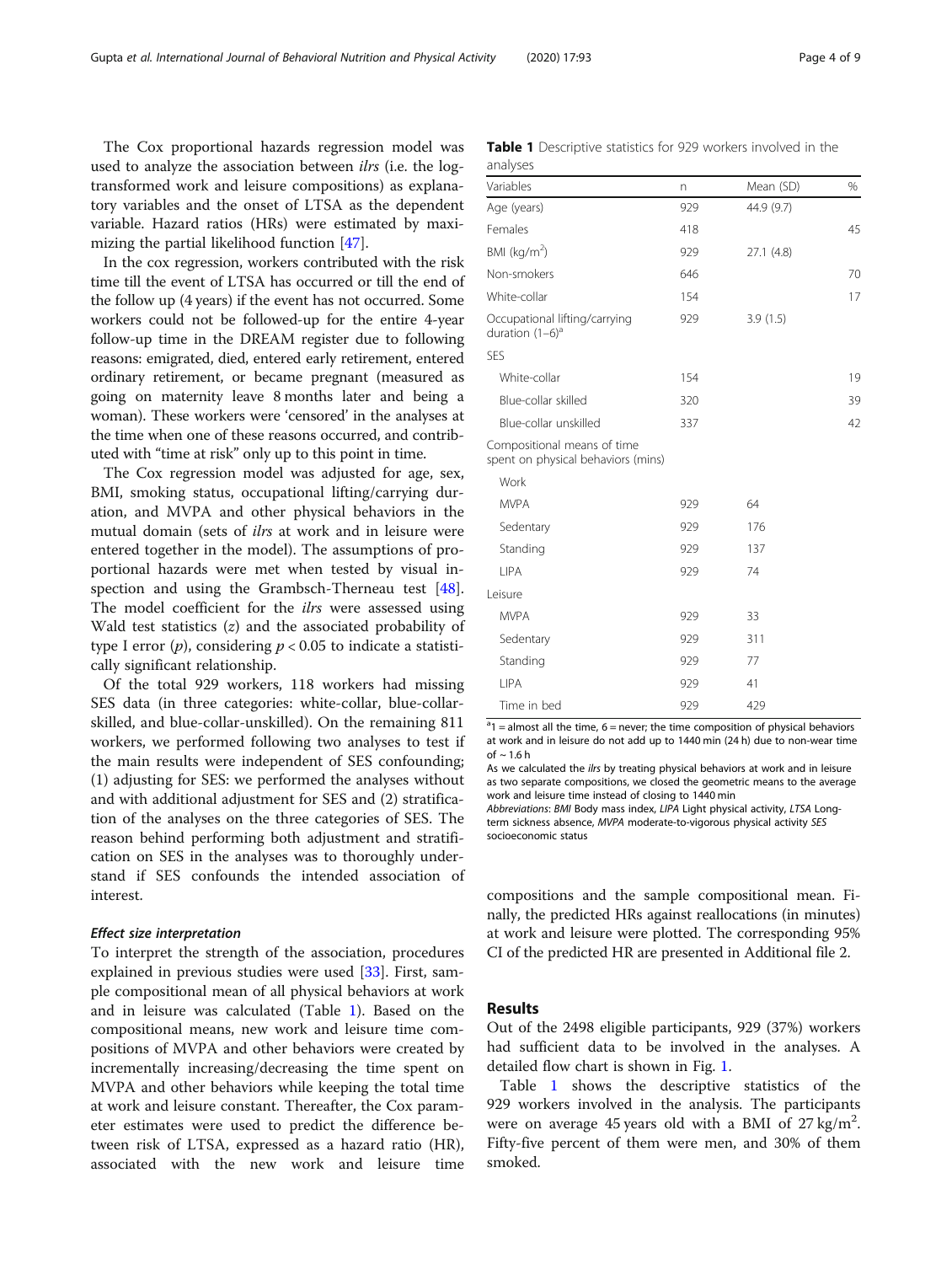<span id="page-4-0"></span>

Of the 929 workers included in the analyses, 191 (21%) had an event of LTSA in the 4-year follow-up (that is 212 weeks). The median time to an LTSA event was 89 [interquartile range (IQR) =98.5] weeks. Of the remaining who did not have an event of LTSA, fortyseven (5%) workers were censored (see reasons for the censoring in the methods section) over the 4-year follow-up period with an average follow-up time of 94  $(IOR = 101)$  weeks.

Workers wore accelerometers for, on average, 1343 min  $(SD = 104 \text{ min})$  per day that was divided into work  $(M = 104 \text{ min})$ 451 min,  $SD = 80$  min) and leisure ( $M = 892$  min,  $SD = 109$ min). The minimum wear time during work and leisure domain were 223 min and 536 min, respectively.

The results of the Cox proportional hazards models are shown in Additional file 3. Specifically, more time spent on MVPA at work, relative to other work behaviors, was significantly positively associated  $(p = 0.02)$ while more time spent on MVPA in leisure, relative to other leisure behaviors, was significantly negatively associated ( $p = 0.02$  $p = 0.02$ ) with LTSA. Figure 2 shows that, for example, reallocating 20 min to MVPA at work from the remaining work behaviors was associated with  $\sim$  15% higher risk of LTSA while reallocating 20 min to MVPA in leisure from remaining leisure behaviors was associated with  $\sim$  20% lower risk of LTSA.

Results of the sensitivity analysis are shown in Additional file 4. Adjusting for SES did not change the main results of the association between relative MVPA in both domains and LTSA (without adjusting for SES; work,  $z = 2.68$ ,  $p =$ 0.01, leisure,  $z = -2.02$ ,  $p = 0.04$ , with adjustment for SES; work,  $z = 2.73$ ,  $p = 0.01$ , leisure,  $z = -2.04$ ,  $p = 0.04$ ). Additionally, the direction of the estimates was similar to the primary analysis when stratifying by the three categories of SES.

# **Discussion**

Our study showed that relative time spent on MVPA in leisure reduces the risk of LTSA, while relative time spent on MVPA during work increases the risk. These results support the existence of the 'PA paradox'.

In leisure, more time spent on MVPA relative to other physical behaviors (sedentary, stand, LIPA and time in bed) was significantly associated with lower risk of LTSA. For example, reallocating 20 mins to MVPA from other leisure behaviors was associated with 20% lower risk of LTSA. This observation of a beneficial association of PA in leisure with LTSA is in accordance with the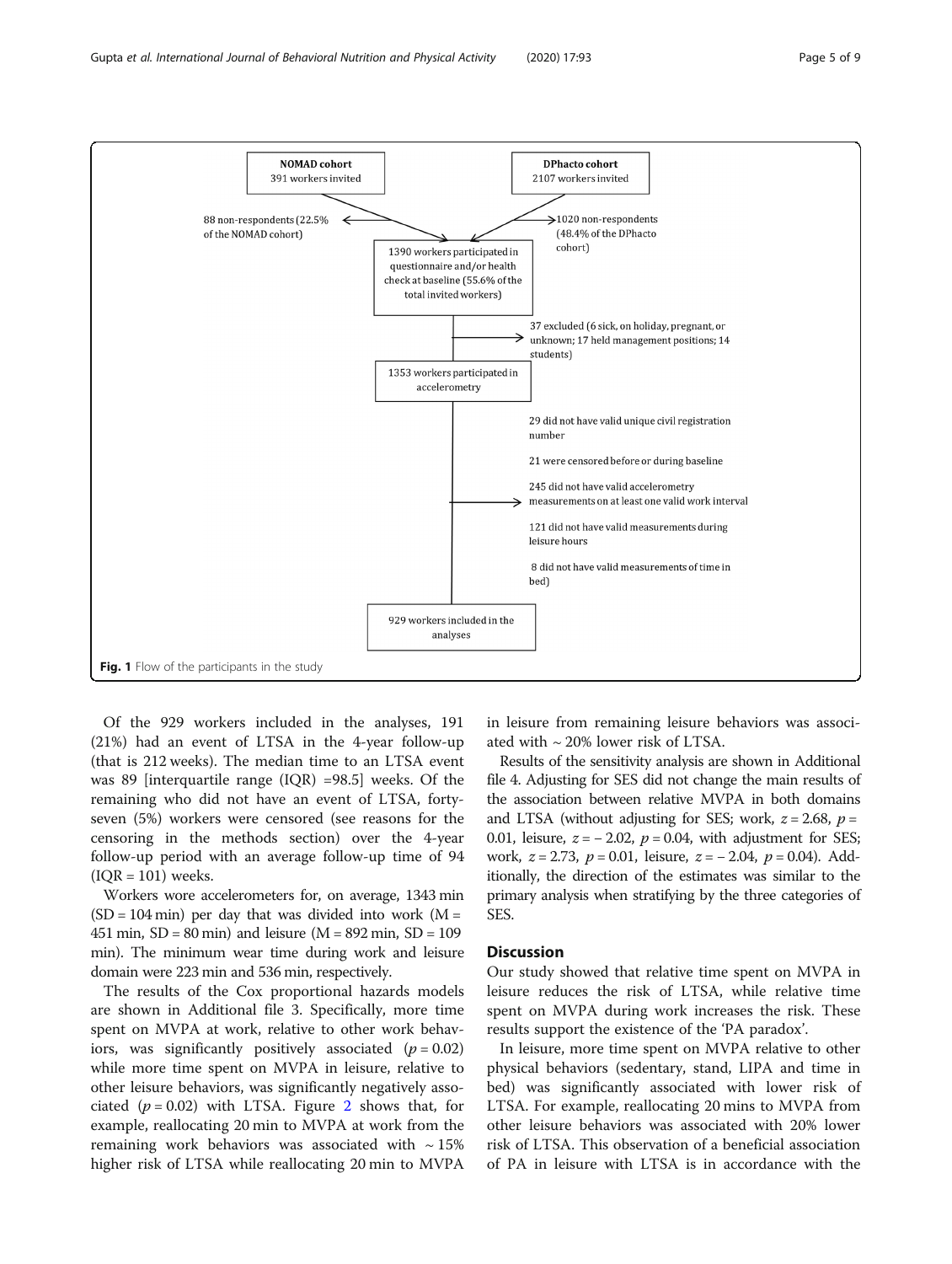<span id="page-5-0"></span>Gupta et al. International Journal of Behavioral Nutrition and Physical Activity (2020) 17:93 Page 6 of 9



results of existing studies using self-reported measures of PA [\[49\]](#page-8-0) and not applying the CoDA approach [\[7](#page-7-0)]. The potential mechanisms behind benefits of leisure time PA could be through improved health and physical capacity [\[50](#page-8-0), [51](#page-8-0)], making the workers better perform their work tasks. Overall, we observed that reallocating just a little duration, for example 5 min, to MVPA from other behaviors seem to lower the risk of LTSA. Increasing a little duration of MVPA (defined as time spent fast walking, stair climbing, running, and cycling) could be feasible for many workers and can be facilitated by modifying the structural environment (eg., more bike lanes) or work environment [eg., work tasks offering restitution, likely giving energy and motivation to workers to perform leisure MVPA [\[52\]](#page-8-0)]. A slightly lowered risk for LTSA can have enormous effects on reducing economic costs for companies and the society, as well as for the individual, since LTSA often leads to unemployment and further aggravation of health and life-situation crisis [\[53,](#page-8-0) [54](#page-8-0)].

At work, more time spent on MVPA relative to other physical behaviors was positively associated with LTSA. For example, reallocating 20 mins to work MVPA from other work behaviors was associated with 15% higher LTSA risk. No previous studies on the association between work physical behaviors and LTSA have used device-measured physical behaviors, like accelerometers, and a CoDA approach with prospective register-based LTSA information. Thus, we cannot directly compare the estimates of our study with previous studies [\[3,](#page-7-0) [7\]](#page-7-0). Nevertheless, the overall finding of an increased risk for future LTSA with higher levels of work MVPA is in line with some studies based on self-reports [\[3,](#page-7-0) [7](#page-7-0)]. The potential mechanism behind our finding could be that work MVPA is influenced by different constraints and has different characteristics than leisure MVPA [[55](#page-8-0)]. Work MVPA is

performed mainly to complete working tasks and compared with leisure, there is a limited possibility of tailoring the duration, intensity, and variation of the MVPA according to the individual needs and preferences. Because of these constraints, the work MVPA can lead to excessive exertion and fatigue without sufficient time for recovery [[56](#page-8-0)], which over time can increase risk of impaired health and LTSA [[57](#page-8-0), [58](#page-8-0)].

We also observed that our results did not substantially change when the analyses were adjusted for SES indicators. Studies testing the PA paradox have been criticized for not adjusting for the SES confounding [\[9](#page-7-0)]. To address this limitation, we performed the analyses without and with adjustment for a proxy measure of SES (three categories: white-collar, blue-collar-skilled, and bluecollar-unskilled) and even stratified the analyses on these categories. We still observed the PA paradox even after these adjustments and stratifications based on SES, confirming that PA paradox exists independent of SES of workers.

# Strengths and limitations

The main strengths of the study are the thigh-worn accelerometry-based physical behaviors data that have shown to have high reliability and adequate validity  $[31, 1]$  $[31, 1]$  $[31, 1]$ [59\]](#page-8-0). Another strength is the use of CoDA which adequately handles the compositional structure of time-use data of physical behaviors [\[12](#page-7-0), [45\]](#page-8-0). Additionally, this study adjusted for remaining physical behaviors (sedentary behaviors, standing and LIPA and time in bed) within 24 h. Another strength was the use of national register data with valid prospective measures of LTSA [[36\]](#page-7-0). Finally, the opportunity to adjust for possible SES confounding when testing the PA paradox was another strength of the study.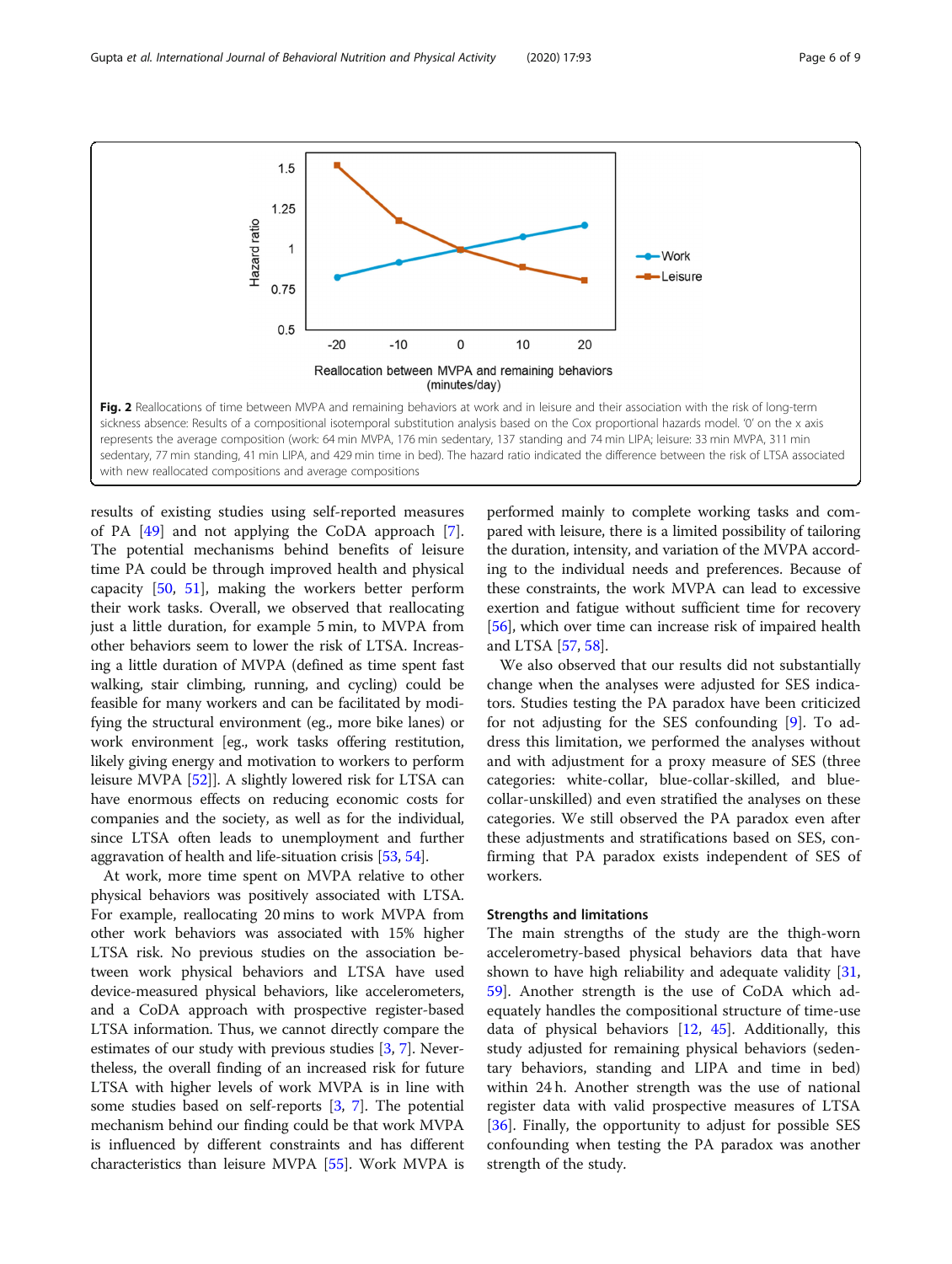<span id="page-6-0"></span>We used proxy measure of education and type of work indicating workers' SES. Therefore, a better measure of SES confounding such as data from national registers on household income, job group, and education (Statistics Denmark [<https://dst.dk/da>]) are needed in the future to confirm these findings. Similar future studies should also focus on testing the PA paradox in relation to the other outcomes, such as mortality. Another limitation of this study was the lack of objective information on other occupational physical behaviors such as lifting and on the context in which the physical behaviors occur. Additionally, we also lacked information on lunch breaks at work. In many countries and between industries within countries, it varies if the lunch break is paid or not. Thus, information on lunch time might have helped to better separate physical behaviors occurring during work and leisure time.

#### Practical recommendations

LTSA is an early antecedent of impaired health with an extensive economic burden on workplaces and society [[23](#page-7-0), [24\]](#page-7-0). Moreover, LTSA can have enormous consequences for the individual workers, as LTSA is a strong predictor of premature exit from the labor market [\[19,](#page-7-0) [21](#page-7-0)] and mortality [\[60\]](#page-8-0). Given that PA at work and in leisure are modifiable factors, the findings of the present study can be of importance for better prevention of LTSA with systemic interventions in both work and leisure environments. These interventions should be accompanied by appropriate environmental and structural changes at work and in leisure, ensuring success in modifying physical behaviors of the workers.

# Conclusion

In conclusion, our study suggests that MVPA in leisure reduces the risk of LTSA, while MVPA during work increases the risk of LTSA. This finding supports the PA paradox.

#### Supplementary information

Supplementary information accompanies this paper at [https://doi.org/10.](https://doi.org/10.1186/s12966-020-00988-7) [1186/s12966-020-00988-7](https://doi.org/10.1186/s12966-020-00988-7).

Additional file 1: Comparison of the results of the study using two different kind of ilrs; (a) work and leisure domain treated as two separate compositions and (b) work and leisure domains treated as two sub compositions of a whole day composition. Additional file 2: The 95% confidence intervals of the difference in the predicted hazards corresponding to the new work and leisure time compositions and the sample compositional mean at work and leisure. **Additional file 3:** Results of Cox Proportional Hazard model indicating the association between composition of relative MVPA at work and leisure and risk of long-term sickness absence among 929 workers. **Additional file 4:** Results of the sensitivity analyses adjusting for indicators of SES (type of work and education) and stratifying on three categories of SES on 811 workers who had data SES.

#### Abbreviations

BMI: Body mass index; CoDA: Compositional data analysis; DPhacto: Danish Physical ACTivity cohort with Objective measurements; HR: Hazard ratio; LIPA: Light physical activity; LTSA: Long-term sickness absence;

MVPA: Moderate-to-vigorous physical activity; NOMAD: New method for Objective Measurements of physical Activity in Daily living; OPA: Occupational physical activity; PA: Physical activity; PODESA: Physical wOrk DEmands and Prospective register-based Sickness Absence study; SES: Socioeconomic status

#### Acknowledgements

The authors would like to thank Line Rosendahl Meldgaard Pedersen from the National Research Centre for the Working Environment, Copenhagen, Denmark for providing her statistical expertise in this study. The authors would like to thank the participants and the entire research group involved in the DPHACTO and NOMAD cohorts.

#### Authors' contributions

AH and MBJ were the principal investigators of the PODESA cohorts. AH acquired funding for this project. SDL and AH initiated the study. CLR performed the merging of the two cohorts, prepared the data to be uploaded on Denmark Statistik server. SVT contributed in defining the LTSA. AHO, SDL and NG wrote the first draft of the manuscript. NG with help from DM, CLR, SC, SDL, and AH completed the statistical analysis and wrote the final draft of the manuscript. All authors have edited, reviewed, and approved drafts of this manuscript, including the final version. All authors take full responsibility for and have read and approved this final version of this manuscript.

#### Funding

The PODESA study received funding from the Danish Working Environment Research Fund (01–2015-09). The Danish Working Environment Research Fund had no role in study design, data collection, analysis, data interpretation, manuscript writing, or decision to submit the manuscript for publication.

# Availability of data and materials

The fully anonymized data from the baseline in NOMAD and DPHACTO from each participant involved in the main analysis of this study are available in a Danish public repository DPhacto: [\(http://dda.dk/catalogue/28618?lang=en,](http://dda.dk/catalogue/28618?lang=en) NOMAD: <http://dda.dk/catalogue/28617?lang=en>).

The fully anonymized data on prospective long-term sickness absence is available upon request from statistics Denmark (A Central Authority on Danish Statistics: [https://dst.dk/da\)](https://dst.dk/da).

#### Ethics approval and consent to participate

The PODESA study has been approved by the Danish Data Protection Agency (file number 2013-10-11/104); this approval includes the use of register data. The DPhacto cohort was approved by the Danish Data Protection Agency and the local Ethics Committee (file number H-2-2012- 011) [[29\]](#page-7-0). The NOMAD cohort was approved by the Ethics Committee for the Capital Region of Denmark (file number H-2-2011-047) [[27\]](#page-7-0). All participants in the NOMAD and DPhacto studies received written and oral information about the projects, the practicalities of participating, potential risks of participating and having the possibility of withdrawal from the project without giving a specific reason. The persons agreeing to participate gave a written consent to participate in the study and the use of the data for research studies.

#### Competing interests

The authors declare no conflicts of interest.

#### Author details

<sup>1</sup>National Research Centre for the Working Environment, Lersø Parkalle 105 DK-2100 Copenhagen Ø, Denmark. <sup>2</sup>Business Information & Analytics Copenhagen Business School, Solbjerg Plads 3, DK-2000 Frederiksberg, Denmark.<sup>3</sup> Department of Public Health, Section of Social Medicine University of Copenhagen, Copenhagen, Denmark. <sup>4</sup>School of Health and Life Science, Glasgow Caledonian University, Cowcaddens Road, Glasgow G4 0BA, Scotland. <sup>5</sup>Biomathematics and Statistics Scotland, JCMB, The King's Buildings, Peter Guthrie Tait Road, Edinburgh EH9 3FD, Scotland, UK. 6 Occupational Health and Safety, Department of Ergonomic and Technical Counselling, Municipality of Copenhagen, Copenhagen, Denmark. 7 Department of Movement and Sport Sciences, Ghent University, Ghent,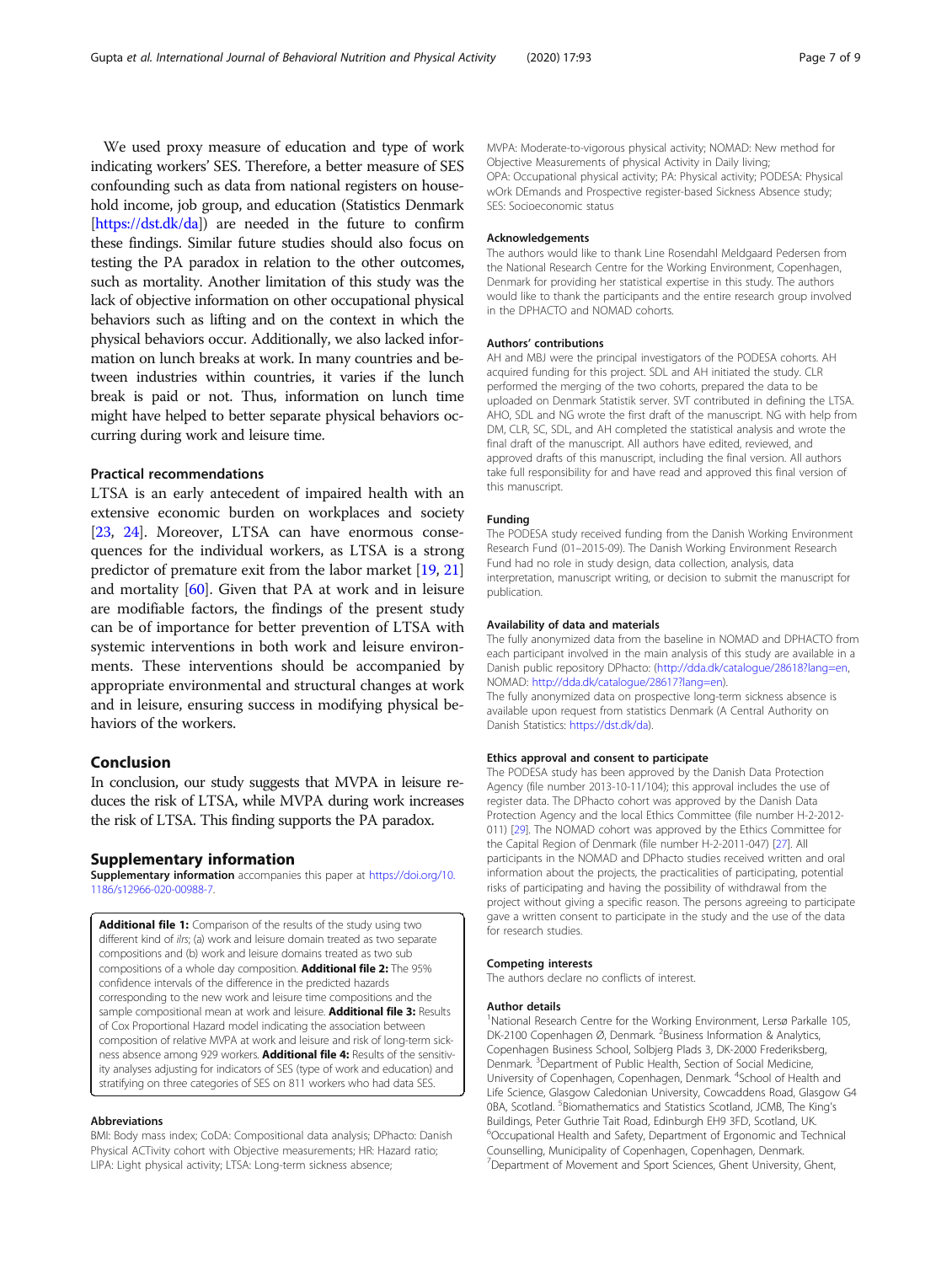<span id="page-7-0"></span>Belgium. <sup>8</sup>Department of Sports Science and Clinical Biomechanics, University of Southern Denmark, Odense, Denmark.

#### Received: 13 February 2020 Accepted: 22 June 2020 Published online: 20 July 2020

#### References

- 1. Lear SA, Hu W, Rangarajan S, Gasevic D, Leong D, Iqbal R, et al. The effect of physical activity on mortality and cardiovascular disease in 130 000 people from 17 high-income, middle-income, and low-income countries: the PURE study. Lancet. 2017;390(10113):2643–54..
- Arem H, Moore SC, Patel A, Hartge P, Berrington de Gonzalez A, Visvanathan K, et al. Leisure time physical activity and mortality: a detailed pooled analysis of the dose-response relationship. JAMA Intern Med. 2015; 175(6):959–67.
- 3. Holtermann A, Hansen JV, Burr H, Søgaard K, Sjøgaard G. The health paradox of occupational and leisure-time physical activity. Br J Sports Med. 2012;46(4):291–5.
- Salonen JT, Slater JS, Tuomilehto J, Rauramaa RAIN. Leisure time and occupational physical activity: risk of death from ischemic heart disease. Am J Epidemiol. 1988;127(1):87–94.
- 5. Barengo NC, Hu G, Lakka TA, Pekkarinen H, Nissinen A, Tuomilehto J. Low physical activity as a predictor for total and cardiovascular disease mortality in middle-aged men and women in Finland. Eur Heart J. 2004;25(24):2204–11.
- 6. Holtermann A, Mortensen OS, Burr H, Sogaard K, Gyntelberg F, Suadicani P. Physical demands at work, physical fitness, and 30-year ischaemic heart disease and all-cause mortality in the Copenhagen male study. Scand J Work Environ Health. 2010;36(5):357–65.
- 7. Coenen P, Huysmans MA, Holtermann A, Krause N, van Mechelen W, Straker LM, et al. Do highly physically active workers die early? A systematic review with meta-analysis of data from 193 696 participants. Br J Sports Med. 2018; 52(20):1320.
- Science Media Centre. Expert reaction to systematic review and metaanalysis on workplace physical activity and risk of early death 2018 [Available from: [https://www.sciencemediacentre.org/expert-reaction-to](https://www.sciencemediacentre.org/expert-reaction-to-systematic-review-and-meta-analysis-on-workplace-physical-activity-and-risk-of-early-death/)[systematic-review-and-meta-analysis-on-workplace-physical-activity-and-risk](https://www.sciencemediacentre.org/expert-reaction-to-systematic-review-and-meta-analysis-on-workplace-physical-activity-and-risk-of-early-death/)[of-early-death/\]](https://www.sciencemediacentre.org/expert-reaction-to-systematic-review-and-meta-analysis-on-workplace-physical-activity-and-risk-of-early-death/).
- Shephard RJ. Is there a 'recent occupational paradox' where highly active physically active workers die early? Or are there failures in some study methods? Br J Sports Med. 2019;53:1557–9.
- 10. Gupta N, Heiden M, Mathiassen SE, Holtermann A. Prediction of objectively measured physical activity and sedentariness among bluecollar workers using survey questionnaires. Scand J Work Environ Health. 2016;42(3):237–45.
- 11. Gupta N, Heiden M, Mathiassen SE, Holtermann A. Is self-reported time spent sedentary and in physical activity differentially biased by age, gender, body mass index, and low-back pain? Scand J Work Environ Health. 2018; 44(2):163–70.
- 12. Pedisic Z. Measurement issues and poor adjustments for physical activity and sleep undermine sedentary behaviour research—the focus should shift to the balance between sleep, sedentary behaviour, standing and activity. Kinesiology. 2014;46(1):135–46.
- 13. Pedisic Z, Dumuid D, Olds TS. Integrating sleep, sedentary behaviour, and physical activity research in the emerging field of time-use epidemiology: definitions, concepts, statistical methods, theoretical framework, and future directions. Kinesiology. 2017;49(2):252–69.
- 14. Aitchson J. The statistical analysis of compositional data; 1986.
- 15. Dencker-Larsen S, Rasmussen CL, Thorsen SV, Clays E, Lund T, Labriola M, et al. Technically measured compositional physical work demands and prospective register-based sickness absence (PODESA): a study protocol. BMC Public Health. 2019;19(1):257.
- 16. Gupta N, Mathiassen SE, Mateu-Figueras G, Heiden M, Hallman DM, Jørgensen MB, et al. A comparison of standard and compositional data analysis in studies addressing group differences in sedentary behavior and physical activity. Int J Behav Nutr Phys Act. 2018;15(1):1–12.
- 17. Vahtera J, Pentti J, Kivimäki M. Sickness absence as a predictor of mortality among male and female employees. J Epidemiol Community Health. 2004; 58(4):321–6.
- 18. Kivimäki M, Head J, Ferrie JE, Singh-Manoux A, Westerlund H, Vahtera J, et al. Sickness absence as a prognostic marker for common chronic

conditions: analysis of mortality in the GAZEL study. Occup Environ Med. 2008;65(12):820–6.

- 19. Lund T, Kivimäki M, Labriola M, Villadsen E, Christensen KB. Using administrative sickness absence data as a marker of future disability pension: the prospective DREAM study of Danish private sector employees. Occup Environ Med. 2008;65(1):28–31.
- 20. Lund T, Labriola M. Sickness absence in Denmark- research, results, and reflections. Scand J Work Environ Health. 2009;7:5–14.
- 21. Kivimäki M, Forma P, Wikström J, Halmeenmäki T, Pentti J, Elovainio M, et al. Sickness absence as a risk marker of future disability pension: the 10-town study. J Epidemiol Community Health. 2004;58(8):710.
- 22. Reeuwijk KG, van Klaveren D, van Rijn RM, Burdorf A, Robroek SJ. The influence of poor health on competing exit routes from paid employment among older workers in 11 European countries. Scand J Work Environ Health. 2017;1:24–33.
- 23. The Danish Employment Ministry a. Analyse af Sygefraværet April 2008 [Analysis of Sickness Absence April 2008]. In: Ministry TDE. Copenhagen: The Danish Employment Ministry. p. 2008.
- 24. Henderson M, Glozier N, Elliott KH. Long term sickness absence. BMJ. 2005; 330(7495):802–3.
- 25. Andersen LL, Fallentin N, Thorsen SV, Holtermann A. Physical workload and risk of long-term sickness absence in the general working population and among blue-collar workers: prospective cohort study with register followup. Occup Environ Med. 2016;73(4):246–53.
- 26. Jørgensen MB, Gupta N, Korshøj M, Lagersted-Olsen J, Villumsen M, Mortensen OS, et al. The DPhacto cohort: an overview of technically measured physical activity at work and leisure in blue-collar sectors for practitioners and researchers. Appl Ergon. 2019;77:29–39.
- 27. Gupta N, Christiansen CS, Hallman DM, Korshøj M, Carneiro IG, Holtermann A. Is objectively measured sitting time associated with low Back pain? A cross-sectional investigation in the NOMAD study. PLoS One. 2015;10(3): e0121159.
- 28. Munch Nielsen C, Gupta N, Knudsen LE, Holtermann A. Association of objectively measured occupational walking and standing still with low back pain: a cross-sectional study. Ergonomics. 2016:1–20.
- 29. Jørgensen MB, Korshøj M, Lagersted-Olsen J, Villumsen M, Mortensen OS, Skotte J, et al. Physical activities at work and risk of musculoskeletal pain and its consequences: protocol for a study with objective field measures among blue-collar workers. BMC Musculoskelet Disord. 2013;14(1):213.
- 30. Actigraph Corporation. Actilife software version 5.5. 2011, Florida, United States of America: [<https://actigraphcorp.com/support/software/actilife/>].
- 31. Skotte J, Korshøj M, Kristiansen J, Hanisch C, Holtermann A. Detection of physical activity types using triaxial accelerometers. J Phys Act Health. 2014;11(1):76–84.
- 32. Ingebrigtsen J, Stemland I, Christiansen C, Skotte J, Hanisch C, Krustrup P, Holtermann A. Validation of a Commercial and Custom Made Accelerometer-Based Software for Step Count and Frequency during Walking and Running. J Ergon. 2013;3(2):1-6.
- 33. Gupta N, Korshøj M, Dumuid D, Coenen P, Allesøe K, Holtermann A. Daily domain-specific time-use composition of physical behaviors and blood pressure. Int J Behav Nutr Phys Act. 2019;16(1):4.
- 34. Gupta N, Dumuid D, Korshøj M, Jørgensen MB, Søgaard K, Holtermann A. Is daily composition of movement behaviors related to blood pressure in working adults? Med Sci Sports Exerc. 2018;50(10):2150–5.
- 35. Rasmussen CL, Palarea-Albaladejo J, Bauman A, Gupta N, Nabe-Nielsen K, Jørgensen MB, et al. Does physically demanding work hinder a physically active lifestyle in low socioeconomic workers? A compositional data analysis based on accelerometer data. Int J Environ Res Public Health. 2018;15(7):1306.
- 36. Hjollund NH, Larsen FB, Andersen JH. Register-based follow-up of social benefits and other transfer payments: accuracy and degree of completeness in a Danish interdepartmental administrative database compared with a population-based survey. Scand J Public Health. 2007;35(5):497–502.
- 37. Sundstrup E, Hansen ÅM, Mortensen EL, Poulsen OM, Clausen T, Rugulies R, et al. Retrospectively assessed physical work environment during working life and risk of sickness absence and labour market exit among older workers. Occup Environ Med. 2018;75(2):114–23.
- 38. Stapelfeldt CM, Jensen C, Andersen NT, Fleten N, Nielsen CV. Validation of sick leave measures: self-reported sick leave and sickness benefit data from a Danish national register compared to multiple workplace-registered sick leave spells in a Danish municipality. BMC Public Health. 2012;12(1):661.